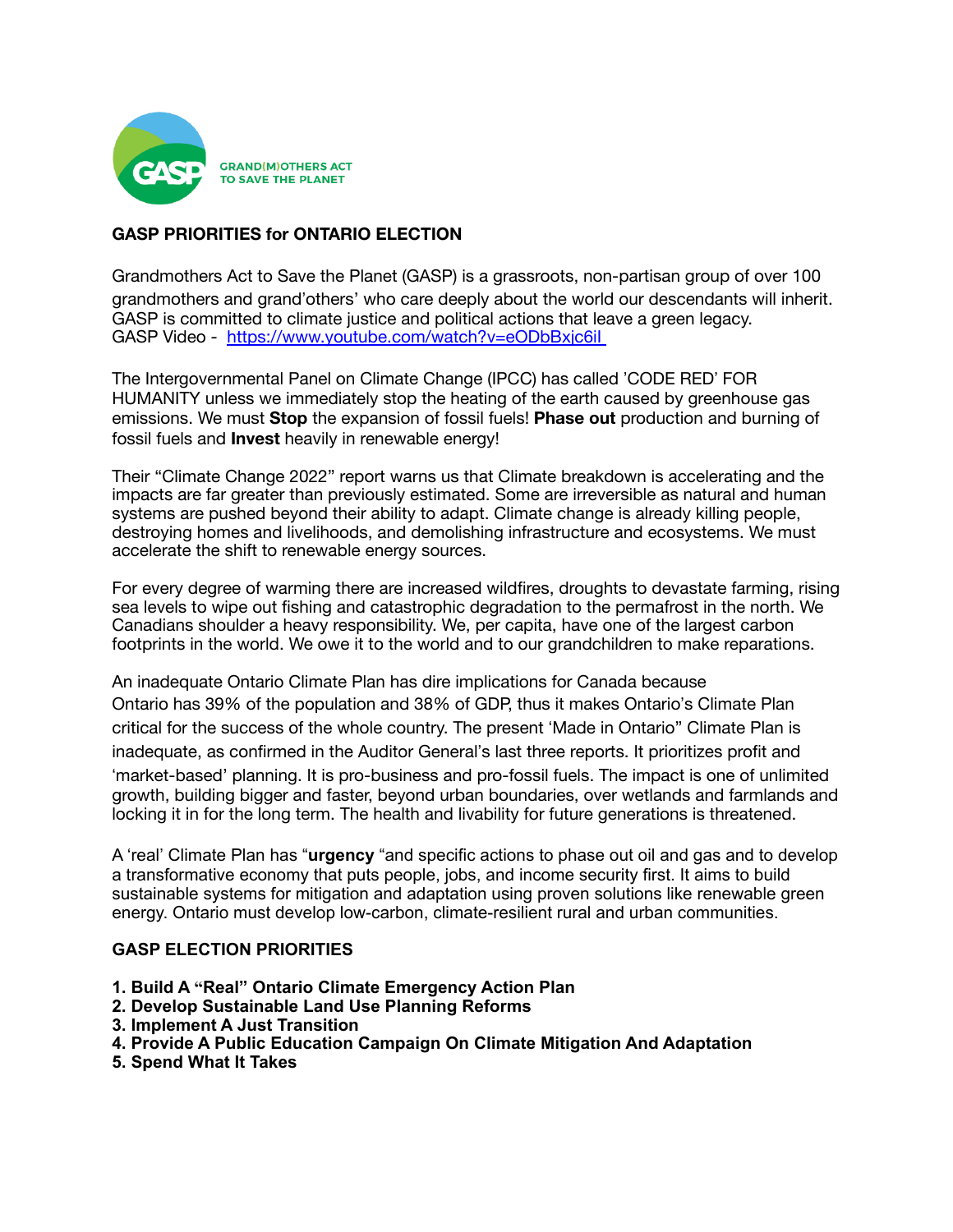# **GASP PRIORITIES in DETAIL**

# **1. BUILD A "REAL" ONTARIO CLIMATE EMERGENCY ACTION PLAN**

**A Climate Emergency Action Plan** has urgency, timelines, benchmarks, accountability, annual reports, and binding emission targets that match or surpass the federal government's **target of 40-45% by 2030; 100% by 2050. T**he plan must have a climate lens on every policy and program. Measures should be mandated in every Minister's job

. **Embed** all actions in legislation to ensure accountability, transparency, and inclusion in an **Ontario Climate Accountability Act.** 

#### **Reinstate the Environmental Commissioner.**

**Respect And Prioritize** indigenous leadership, consent, and consultation

**Develop** cross government cooperation and synchronized climate planning.

**Stop** all expansion of fossil fuels

**Phase** out production and burning of fossil fuels

**Cease** fossil fuel exploration and infrastructure such as pipelines. No expansion of natural gas plants.

**End All Fossil Fuel Subsidies** and financial incentives immediately.

**Invest** heavily in renewable energy and a regenerative zero-emission economy **Create** secure sustainable jobs in renewable energy.

**Regulate and support** businesses to decarbonize and divest from fossil fuels.

**Protect** natural biodiversity, restore natural ecosystems, and increase soil carbon sequestration. **Protection of nature should be 30% of Ontario's forests, wetlands, green spaces, and freshwater.**

# **2. DEVELOP SUSTAINABLE LAND USE PLANNING REFORMS**

The present Ontario Government's emphasis on 'market-based' planning has led to the dismantling of environmental guard rails, eliminating and ignoring rules and regulations that protect the environment, and unlimited development.

**Strictly Limit MZOs** and add more stringent criteria for their use.

### **Restore And Increase Conservation Authorities Powers.**

**Strengthen And Enforce Environment Bill of Rights** with more stringent rules & regulations and accessible public consultation.

**Cancel "Pay-to-Slay"-** where developers pay a fee to infringe on the habitat of endangered species.

**Restore Climate Lens** to all Land Use decisions and restore 20-year planning cycle. **Cancel Hwy#413 and Bradford Bypass**

**Spend And Accelerate The Transition t**o zero emissions public transportation.

**Mandate** zero emission standards for ALL new buildings

**Incentivize** eco-friendly housing retrofits,

**Follow** the ambitious lead of [Quebec's plan](https://vehiculeselectriques.gouv.qc.ca/english/) for electric vehicles

**Invest** in local regenerative agriculture and food systems.

**Ensure** food security and food sovereignty by adding all prime farmland to the Greenbelt.